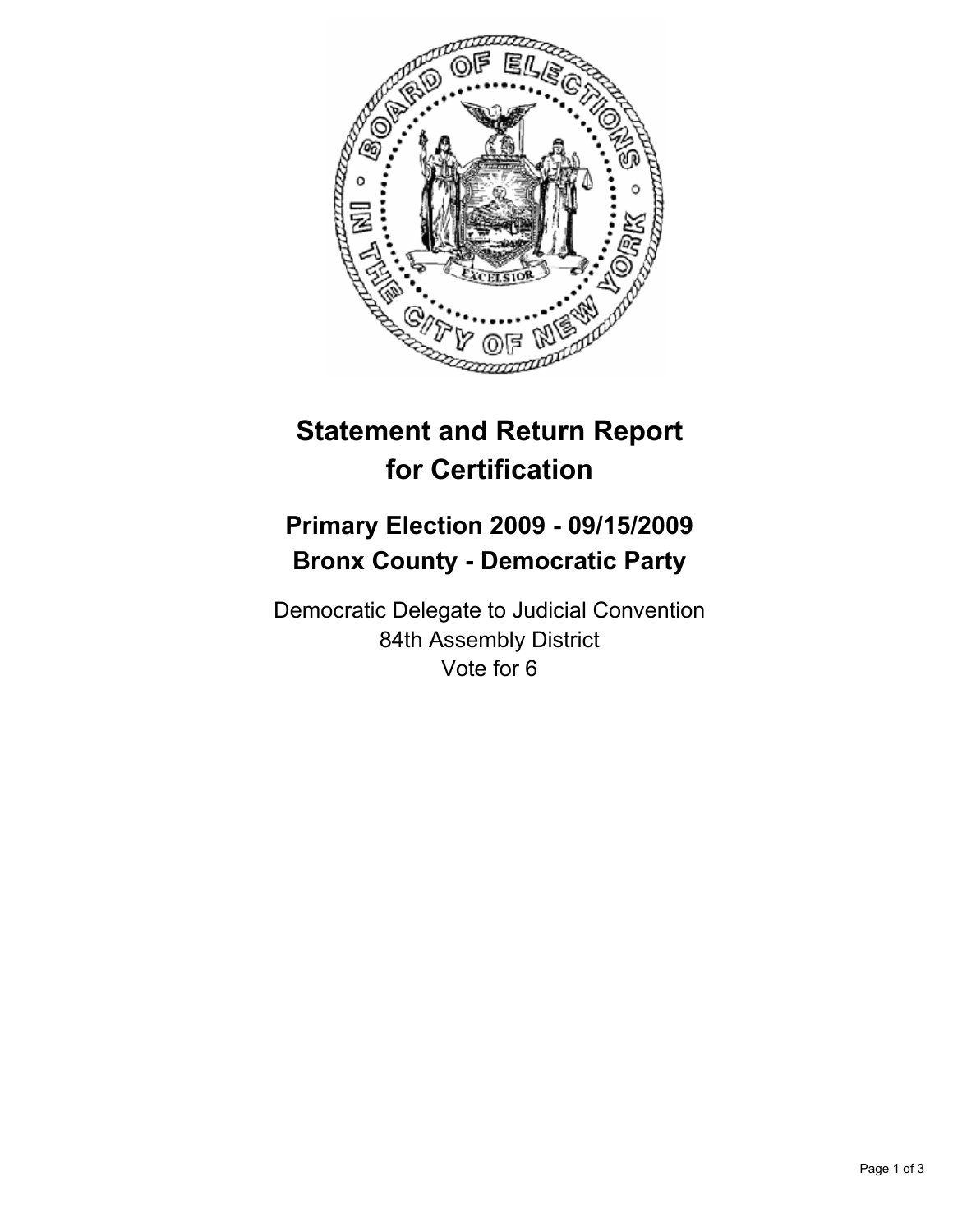

## **Assembly District 84**

| <b>EMERGENCY</b>         | 11    |
|--------------------------|-------|
| ABSENTEE/MILITARY        | 50    |
| <b>AFFIDAVIT</b>         | 47    |
| RICHARD IZQUIERDO ARROYO | 885   |
| <b>LINDA L DUKE</b>      | 715   |
| MARIA DEL CARMEN ARROYO  | 1,444 |
| <b>CARMEN AQUINO</b>     | 652   |
| JOHN A JOHNSON           | 702   |
| ALEX DIAZ                | 694   |
| DAMALIZ MARTINEZ         | 936   |
| RAFAEL PEREZ             | 680   |
| NICHOLAS GALARZA         | 478   |
| CATALINA M COLON         | 723   |
| <b>JOSE GONZALEZ</b>     | 760   |
| DOUGLAS V CHAVEZ         | 375   |
| <b>Total Votes</b>       | 9,044 |